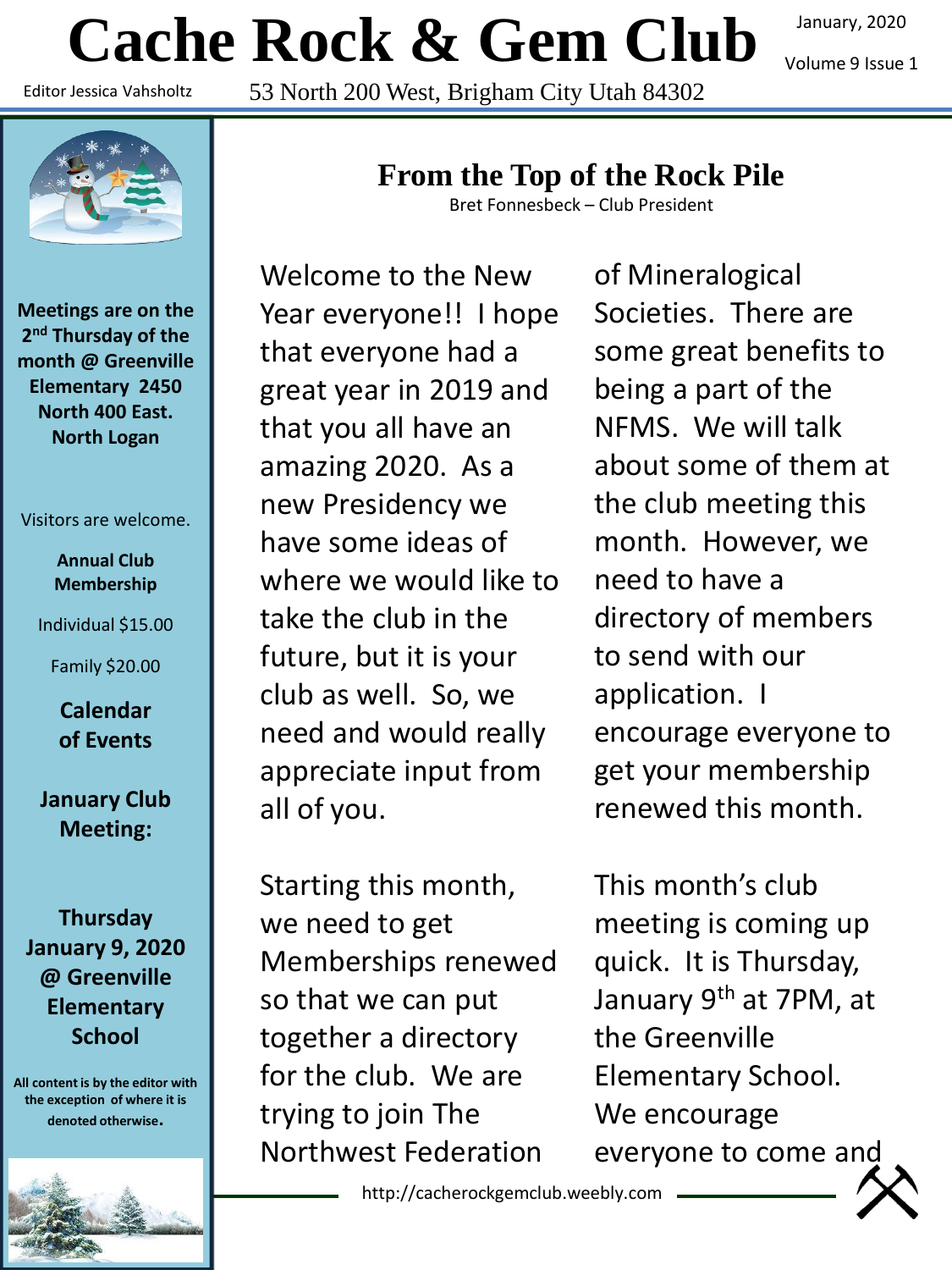# **Presidents Message Continued:**

Join the discussion. We are going to talk about the coming year and would love your input on a number of topics from what we do at the club meetings, to where we are going on field trips this year. This is your club and we want to make it as enjoyable as we can to be a part of. Also, we need help. We have several positions that we still need to fill for this club to run smoothly. We are only asking for a few hours of your time a month. Some of my best experiences with this club have been when I have taken the time to help, and I have built some amazing friendships with fellow members that I would not have if I did not step up and lend a hand. Don't miss out on an incredible opportunity to get to know some wonderful friends and to share your love of this hobby.

Thank you for all you do for the club and each other. I look forward to having a wonderful new year and making new friends along the way.

#### **Bret Fonnesbeck President Cache Rock and Gem Club**

## **First President Message**

I am very excited for the years ahead as a Cache Rock and Gem Club member. After only being in the club for about a nine months I have met some of the greatest people, learned a little of this new found skill called lapidary and found a passion for something that I would never have imagined…ROCKS.

Like many of you I am amazed at the treasure held inside such an unassuming object. From a first dirt covered glimpse in the field to a final discovery of an oil coated slab fresh out of the saw, what is found inside is truly magical!

Who would have imagined this sport would be so exciting. No need for extreme skiing or para sailing. Let me lace up my boots, put on a sweat stained hat, hike up a hill (or two) and I have found true happiness. Looking forward to finding it with all of you.

#### **Patrick Carroll 1st VP Cache Rock and Gem Club**

http://cacherockgemclub.weebly.com Page 2 January, 2020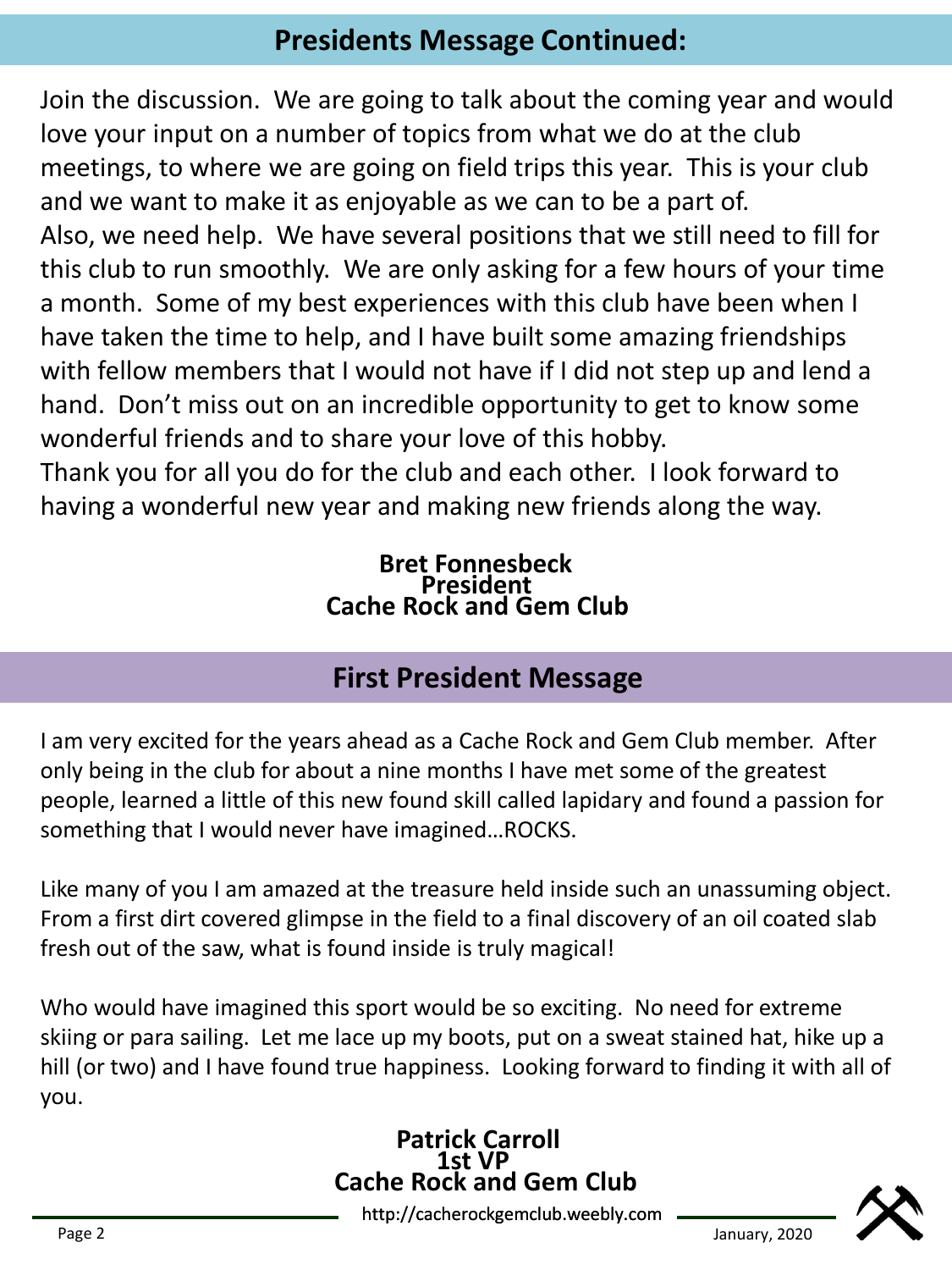# **Annual Christmas Party December 12, 2019**







#### **Chairman of the Board Message**

I want to start by wishing you all a very happy new year. We had some really fun times this last year and we are going to have even more good times this year. As you know, we now have a new presidency for the club and they have some really good ideas to take this club to a new level. We will be sustaining them at our meeting this month to take over the club duties.

One opening on the board is for a kids club leader. Shawndra has done an absolutely great job with these kids but her schedule has made it that she can no longer hold this position. The kids in this club are our future so we need to support them and teach them. This creates a real need to have someone who can help us in this position. I would like to just say think you to all of you for all of your support these past 10 or more years and hope that you will continue to support the new presidency and help in any way possible to keep the club growing. Club meeting is this Thursday on the 9<sup>th</sup> of January at  $7:00$ pm. See you there

#### **Gary Warren Chairman of the Board Cache Rock and Gem Club**

http://cacherockgemclub.weebly.com Page 3 January 2020



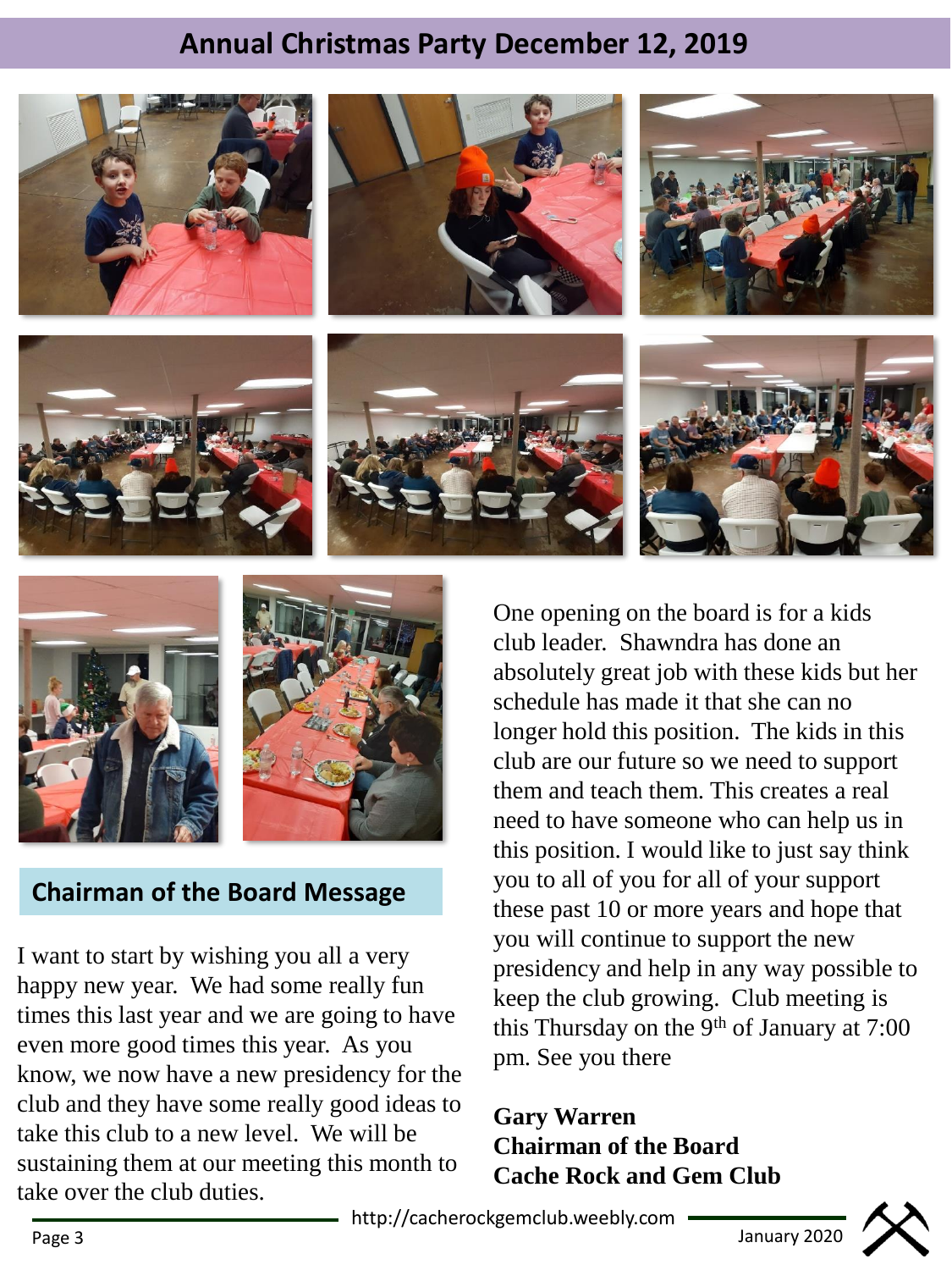#### **January Birthstones**

Garnet, the birthstone of January, is mined in a rainbow of colors. From the fiery orange of Mandarin Garnet to the rich green of Tsavorite Garnet and to the most widely recognized color of Pyrope Garnet, it is considered a great gift to symbolize friendship and trust.





#### **Important Info from Anita McCollum:**

Back in December Anita sent out an email to the club regarding the EPA's authorization of the use of Cyanide bombs to protect livestock from predators. This is something we all need to be aware of while we are out in the field. Copy and paste the Link below to read the article in it's entirety.

https://thehill.com/policy/e [nergy-environment/473184](https://thehill.com/policy/energy-environment/473184-epa-authorizes-use-of-cyanide-bombs-to-protect-livestock-against-predators) epa-authorizes-use-ofcyanide-bombs-to-protectlivestock-against-predators

#### Junior Members

The California Gold Rush (1848 - 1855) all started when James Wilson Marshall was building a water powered sawmill for John Sutter in 1848. When he finished building the sawmill, he went to the river to fetch some water, but that is when it happened. He saw some shiny little flakes of gold in the river. He immediately went to tell John, and they tried to keep it a secret. But word soon got out, and the gold rush started. The news of gold brought some 300,000 people to California from the rest of the United States and abroad. Copyright kids.kiddle.co









January, 2020

http://cacherockgemclub.weebly.com

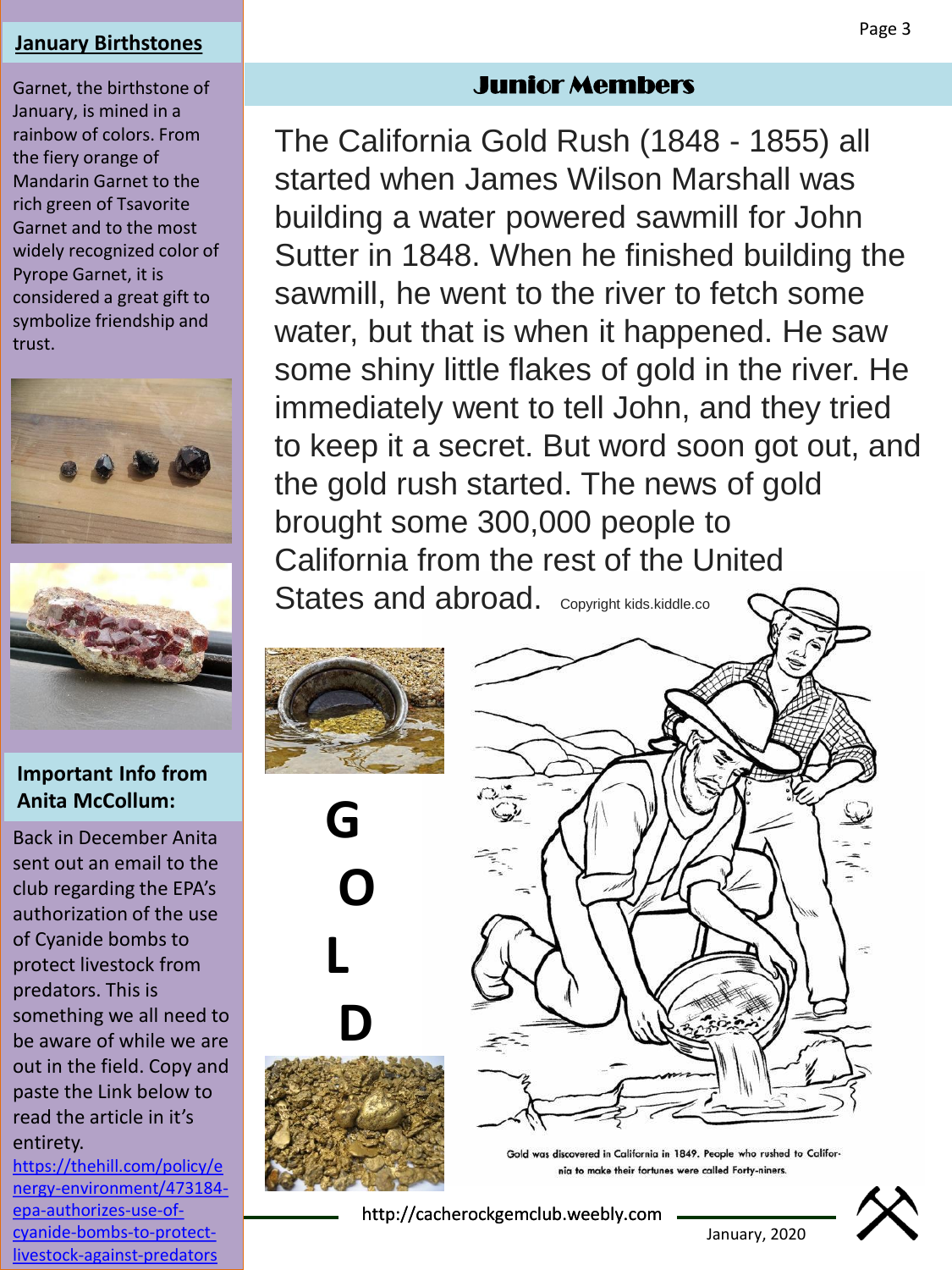# **Destination Sun Tunnels**







One of my favorite places to visit out in the desert is the Sun Tunnels. Randy, Sierra, Austin and I have visited the area on a couple of occasions with our family to visit and camp and we also explored the Sun Tunnels a couple of years ago with the Cache Rock and Gem Club. I love photography and this area is just fun to photograph. I know I have several hundred photos of this site. There is just something about it that is just amazing and beautiful.







The creator of the Sun Tunnels is an artist by the name of Nancy Holt the husband of --- the creator of the Spiral Jetty. Holt's project was completed in 1976. The four tunnels are made from concrete in the shape of tubes, laid out in an X shape, each drilled with holes to pattern the constellations of Draco, Perseus, Columbia and Capricorn. These tubes are nine feet high and 18 feet long.





Holt has said her tunnels bring the sky down to earth, with the dazzling effect of light bouncing through the tubes. Two of the tunnels align with the setting and rising sun during the summer solstice and two line up during the winter solstice.





If you are looking for a fun place for the kids/family or to camp and partake in some beautiful sun rises and sunsets while out in the desert rockhounding or exploring, this is the place. My family loves it out there. Happy Trails!



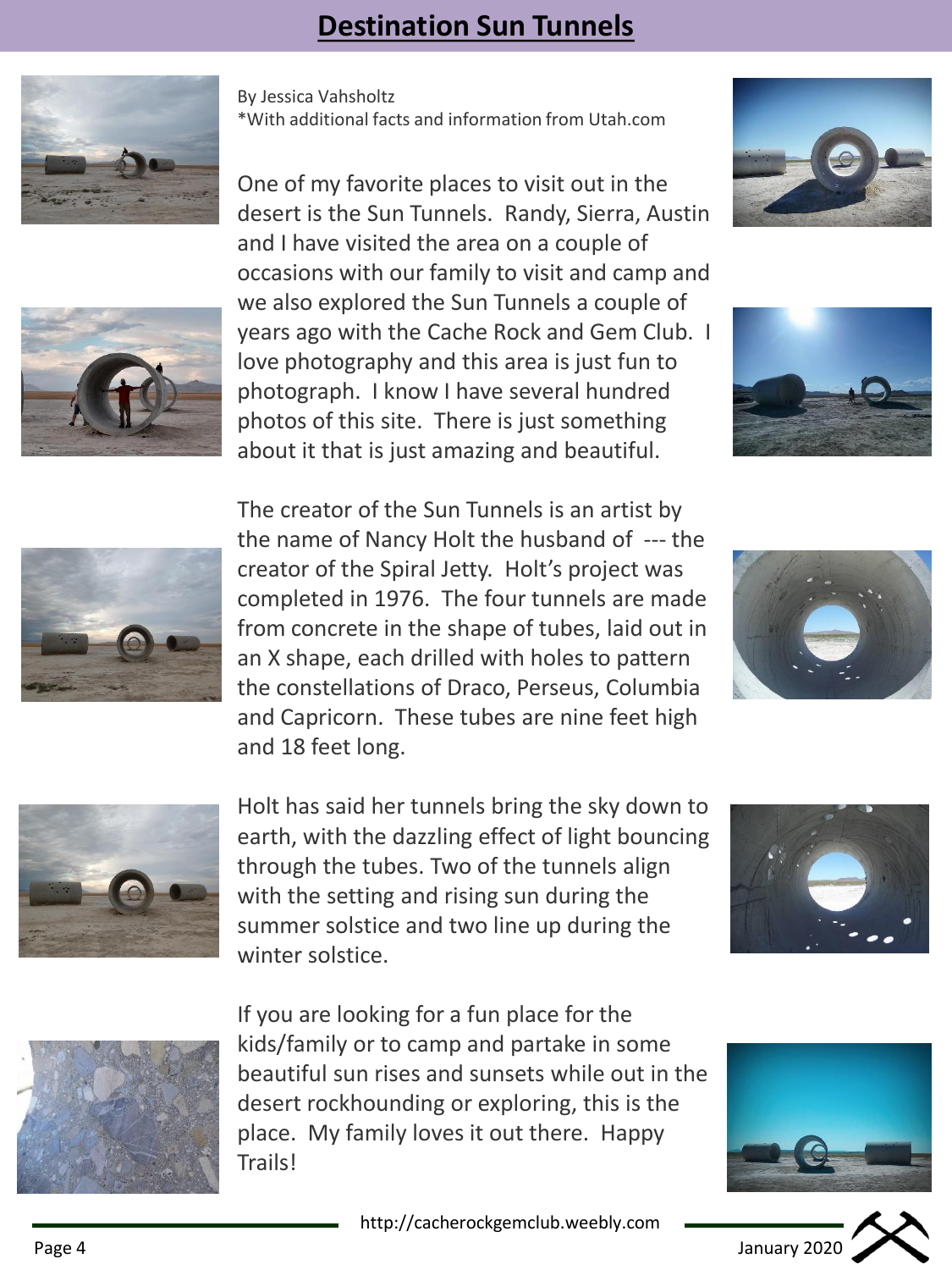## **Cache Rock & Gem Members Rock Shed – CLOSED FOR THE SEASON**



Only trained shed crew are authorized to set up and run the saws.

Cost is : Adults Jr. members Wheels \$2.00 \$1.00

#### **CLOSED FOR THE SEASON**

**Shed Crew:**

| Larry Christopherson 435-723-6476 |              |
|-----------------------------------|--------------|
| <b>Bret Fonnesbeck</b>            | 435-757-4927 |
| Gary Warren                       | 435-720-1775 |

Slab saw cost 0.10 per inch of rough.



## **Upcoming Club Shows in the Neighborhood**

#### **Magic Valley Gem Club**

Annual Rock & Gem Show 3/7/2020-3/8/2020 Twin Falls County Fair Grounds Filer, Idaho

# **Gem Faire Salt Lake City**

03/27/2020- 03/29/2020 Mountain America Expo Center 9575 State Street Sandy, UT 84070

## **Additional Information**



## **Photos Wanted**

If you have any photos for the website please sent them to Jessica @ [iwannarockandgolf@yahoo.com](mailto:iwannarockandgolf@yahoo.com) Thank You!!!



http://cacherockgemclub.weebly.com